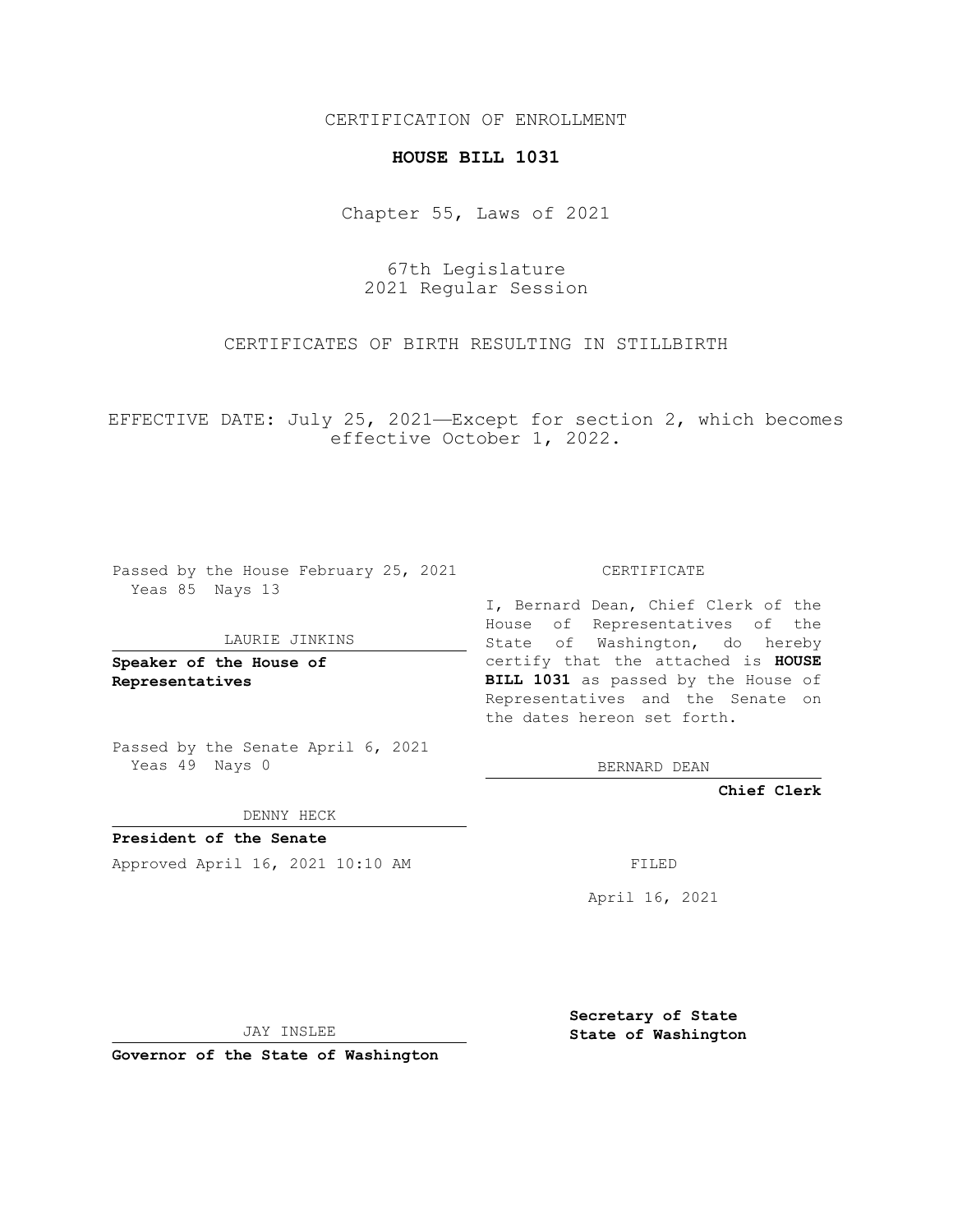## **HOUSE BILL 1031**

Passed Legislature - 2021 Regular Session

**State of Washington 67th Legislature 2021 Regular Session**

**By** Representatives Walen, Valdez, Leavitt, Ortiz-Self, Springer, Stonier, and Santos

Prefiled 12/17/20. Read first time 01/11/21. Referred to Committee on Health Care & Wellness.

 AN ACT Relating to the government issuance of a certificate of birth resulting in stillbirth; amending RCW 70.58A.530; creating a 3 new section; and providing an effective date.

BE IT ENACTED BY THE LEGISLATURE OF THE STATE OF WASHINGTON:

 NEW SECTION. **Sec. 1.** (1) The legislature recognizes that a principal duty of governments is to promote and protect the health and safety of their residents. In addition to providing essential health and safety functions through fire and law enforcement agencies, local governments support public health and safety in the collection and maintenance of vital statistics through a single comprehensive vital records system that is operated and maintained by the department of health, and through the issuance of official certifications associated with births and deaths.

 (2) The legislature further recognizes that the ability to obtain a certification of birth resulting in stillbirth may provide comfort to some who have experienced the trauma of a stillbirth.

 (3) In recognition of the foregoing, the legislature intends to create a new process allowing any person who gives birth to a stillborn fetus to request and receive a certification of birth resulting in stillbirth from the applicable state or local registrar.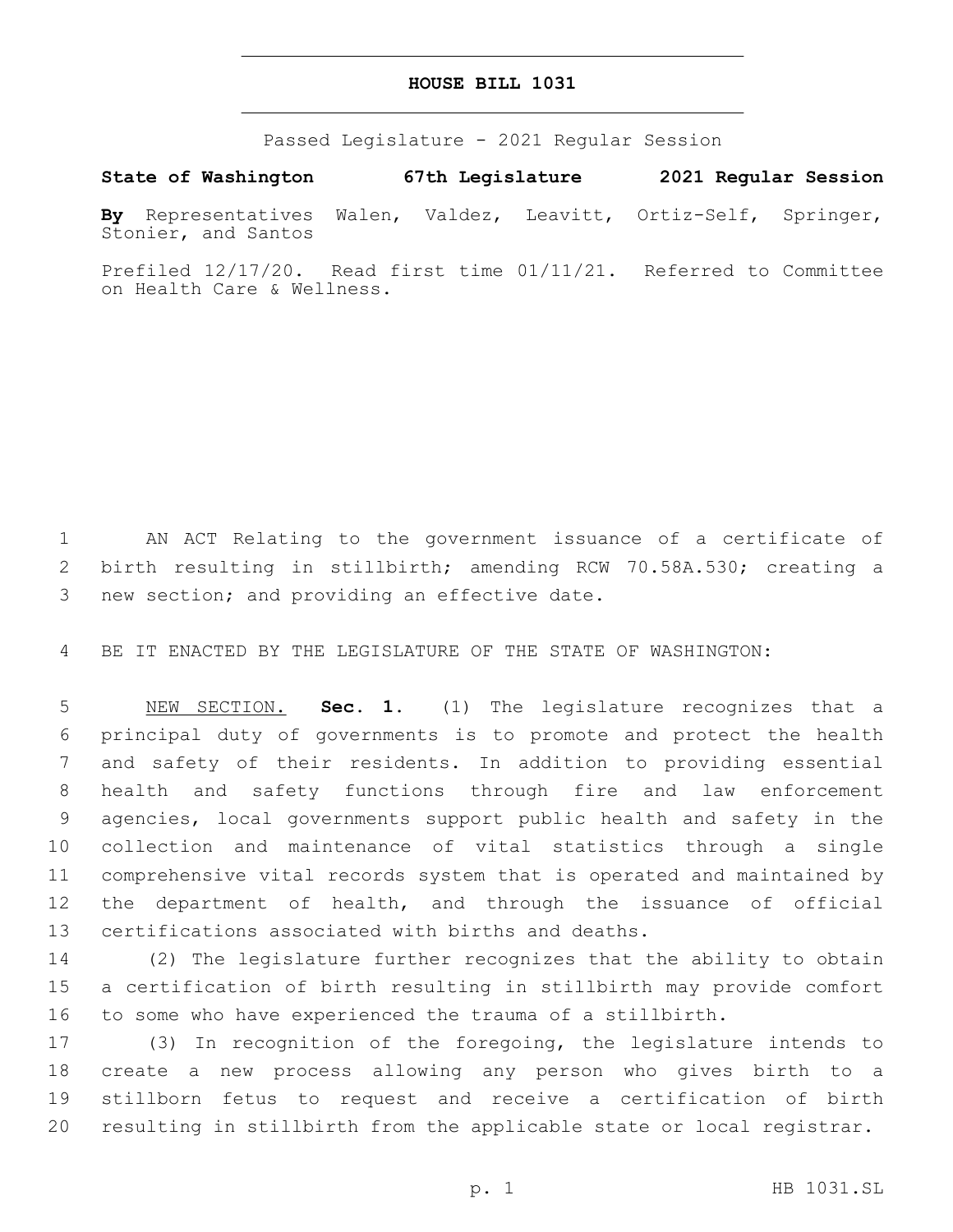(4) The legislature furthermore recognizes that a woman's rights to reproductive freedom and equal protection under the law are rights protected through Washington's statutes, judicial decisions, and the state and federal Constitutions. Nothing in this legislation shall alter a woman's rights to reproductive freedom and equal protection under the law.6

 **Sec. 2.** RCW 70.58A.530 and 2019 c 148 s 21 are each amended to 8 read as follows:

 (1)(a) A certification issued in accordance with this section is considered for all purposes the same as the original vital record and is prima facie evidence of the facts stated therein.

 (b) An informational copy is not considered the same as the original vital record and does not serve as prima facie evidence of 14 the facts stated therein.

 (2) The state and local registrar shall issue all certifications registered in the vital records system from the state's central vital records system database upon submission by a qualified applicant of all required information and documentation required either by this chapter or by rule, or both, and shall ensure that all certifications 20 include:

21 (a) The date of registration; and

 (b) Security features that deter altering, counterfeiting, or simulation without ready detection as required under this chapter.

24 (3) A person requesting a certification of birth, death,  $(\theta \hat{r})$ 25 fetal death, or birth resulting in stillbirth must submit an application, identity documentation, evidence of eligibility, and the applicable fee established in RCW 70.58A.560 to the state or local 28 registrar.

 (4) For a certification of birth, the state or local registrar 30 may release the certification only to:

 (a) The subject of the record or the subject of the record's spouse or domestic partner, child, parent, stepparent, stepchild, sibling, grandparent, great grandparent, grandchild, legal guardian, legal representative, or authorized representative; or

 (b) A government agency or court, if the certification will be used in the conduct of the agency's or court's official duties.

 (5) The state registrar may issue an heirloom certification of birth to a qualified applicant consistent with subsection (4) of this

p. 2 HB 1031.SL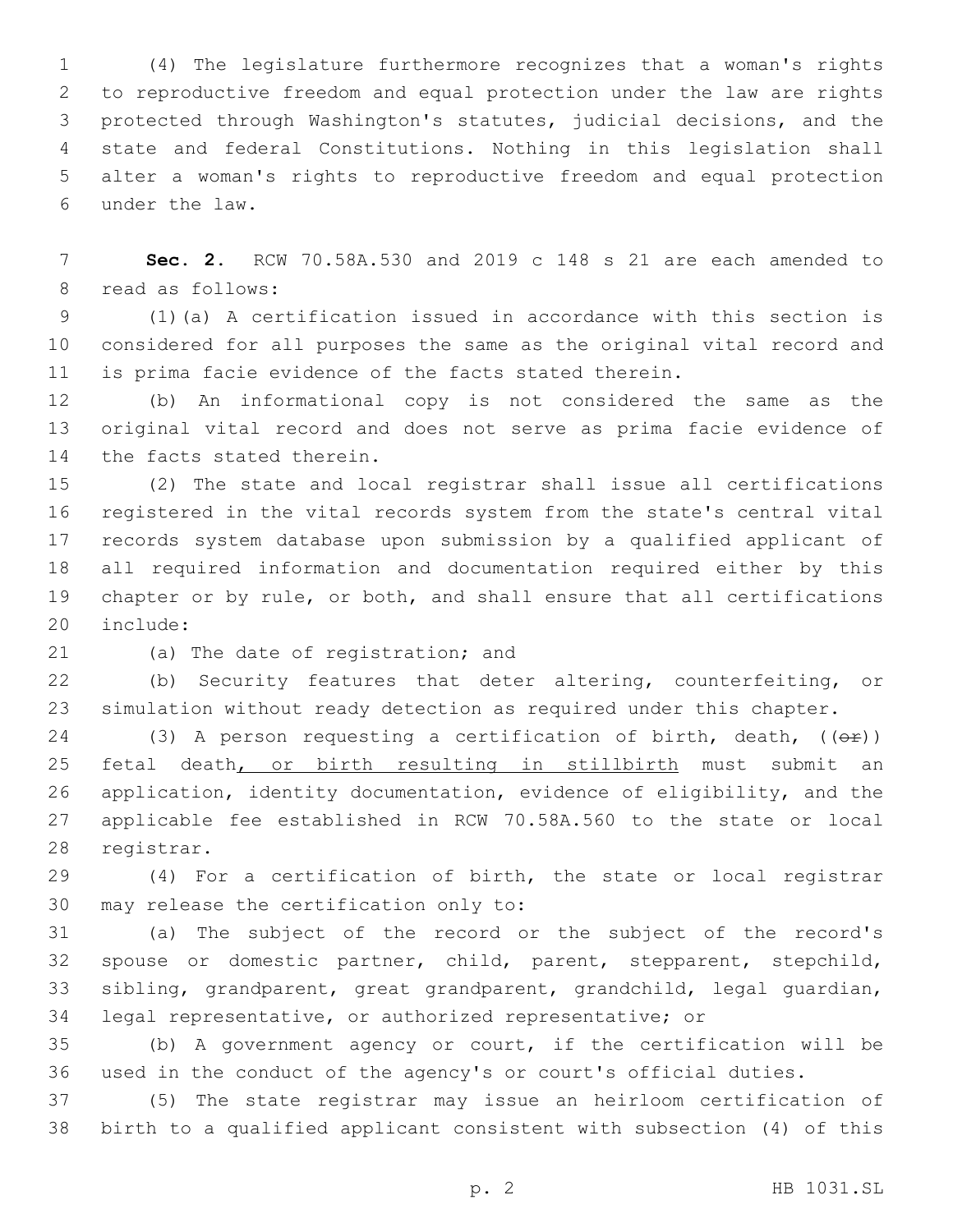section. The heirloom certification of birth must contain the state 2 seal and be signed by the governor.

 (6) The state registrar may issue a certification of a birth record registered as delayed under RCW 70.58A.120 or 70.58A.130 to a qualified applicant consistent with subsection (4) of this section. 6 The certification must:

7 (a) Be marked as delayed; and

 (b) Include a description of the evidence or court order number 9 used to establish the delayed record.

 (7) The state registrar may issue a certification of a birth record for a person adopted under chapter 26.33 RCW and registered under RCW 70.58A.400 to a qualified applicant consistent with subsection (4) of this section. The certification:

(a) Must not include reference to the adoption of the child; and

 (b) For children born outside of the state, must be issued consistent with the certification standards of this section, unless 17 the court orders otherwise.

 (8) When providing a birth certification to a qualified applicant under this chapter, the state or local registrar shall include information prepared by the department setting forth the advisability of a security freeze under RCW 19.182.230 and the process for 22 acquiring a security freeze.

 (9) For a certification of death, the state or local registrar 24 may release the certification only to:

 (a) The decedent's spouse or domestic partner, child, parent, stepparent, stepchild, sibling, grandparent, great grandparent, grandchild, legal guardian immediately prior to death, legal representative, authorized representative, or next of kin as 29 specified in RCW 11.28.120;

 (b) A funeral director, the funeral establishment licensed pursuant to chapter 18.39 RCW, or the person having the right to control the disposition of the human remains under RCW 68.50.160 33 named on the death record, within twelve months of the date of death; 34 or

 (c) A government agency or court, if the certification will be used in the conduct of the agency's or court's official duties.

 (10) The state or local registrar may issue a short form certification of death that does not display information relating to cause and manner of death to a qualified applicant. In addition to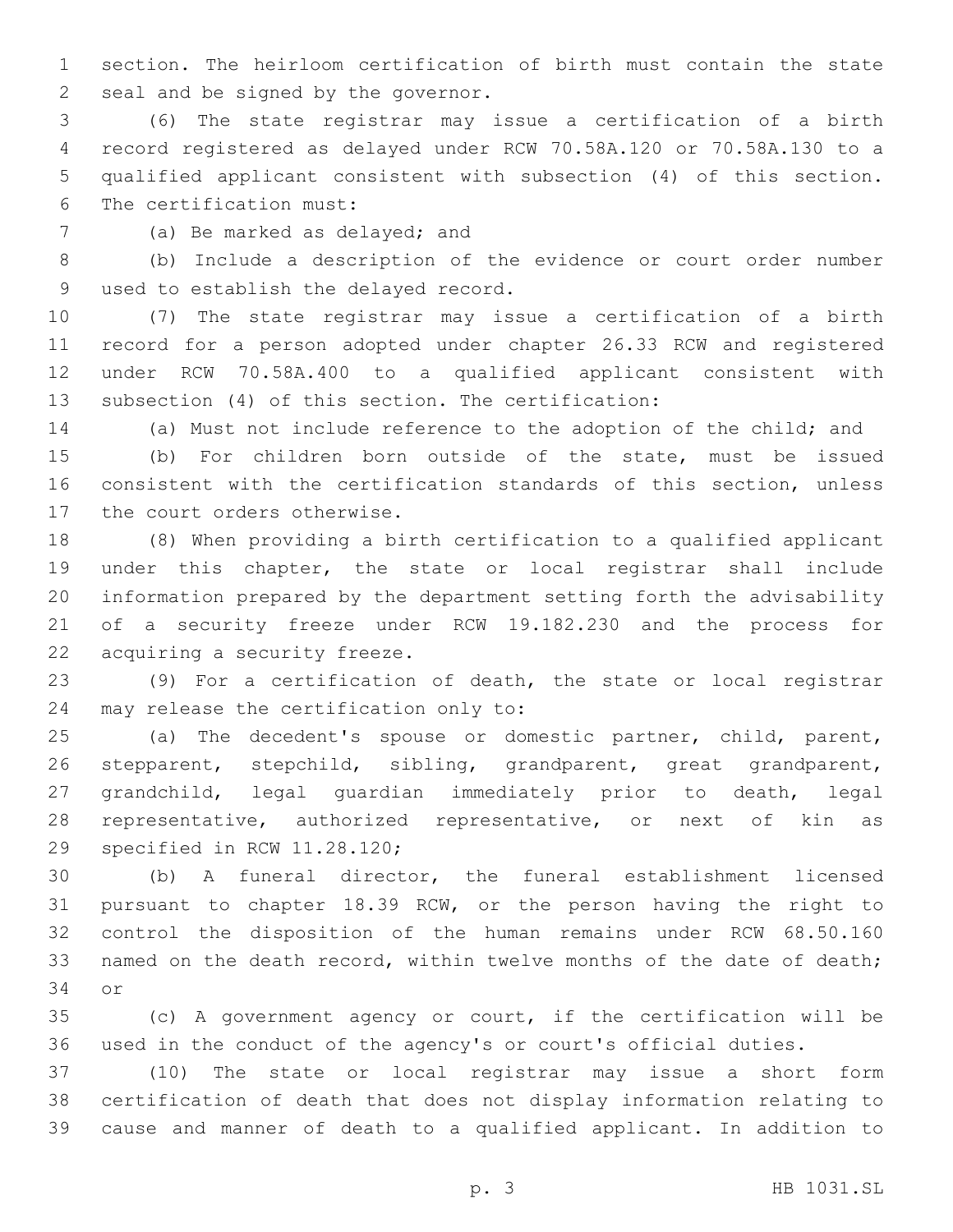the qualified applicants listed in subsection (9) of this section, a qualified applicant for a short form certification of death includes:

 (a) A title insurer or title insurance agent handling a transaction involving real property in which the decedent held some 5 right, title, or interest; or

 (b) A person that demonstrates that the certified copy is necessary for a determination related to the death or the protection of a personal or property right related to the death.

 (11) ((For)) The state or local registrar may issue reports of fetal death either as a certification of a fetal death or as a certification of birth resulting in a stillbirth, or both.

 (12) When issuing a certification of fetal death, the state or local registrar may release the certification only to:

 (a) A parent, a parent's legal representative, an authorized 15 representative, a sibling, or a grandparent;

 (b) The funeral director or funeral establishment licensed pursuant to chapter 18.39 RCW and named on the fetal death record, within twelve months of the date of fetal death; or

 (c) A government agency or court, if the certification will be 20 used in the conduct of the agency's or court's official duties.

 (13) When issuing a certification of birth resulting in stillbirth, the state or local registrar may release the certification only to the individual who gave birth listed on the fetal death record.

 (a) A certification of birth resulting in stillbirth must comply with the format requirements prescribed by the state registrar and be in a format similar to a certification of birth.

 (b) The certification of birth resulting in stillbirth must contain a title at the top of the certification that reads: "This certificate of birth resulting in stillbirth is not proof of a live 31 birth and is not an identity document."

(c) Nothing in this subsection (13):

 (i) May be the basis for a civil cause of action seeking damages or criminal charges against any person or entity for bodily injury, personal injury, or wrongful death for a stillbirth;

 (ii) Shall alter a woman's rights to reproductive freedom or 37 equal protection under the law, or to alter or supersede any other provision of law; and

 (iii) Except for the right to request a certification of birth resulting in stillbirth, may constitute the basis of any new right,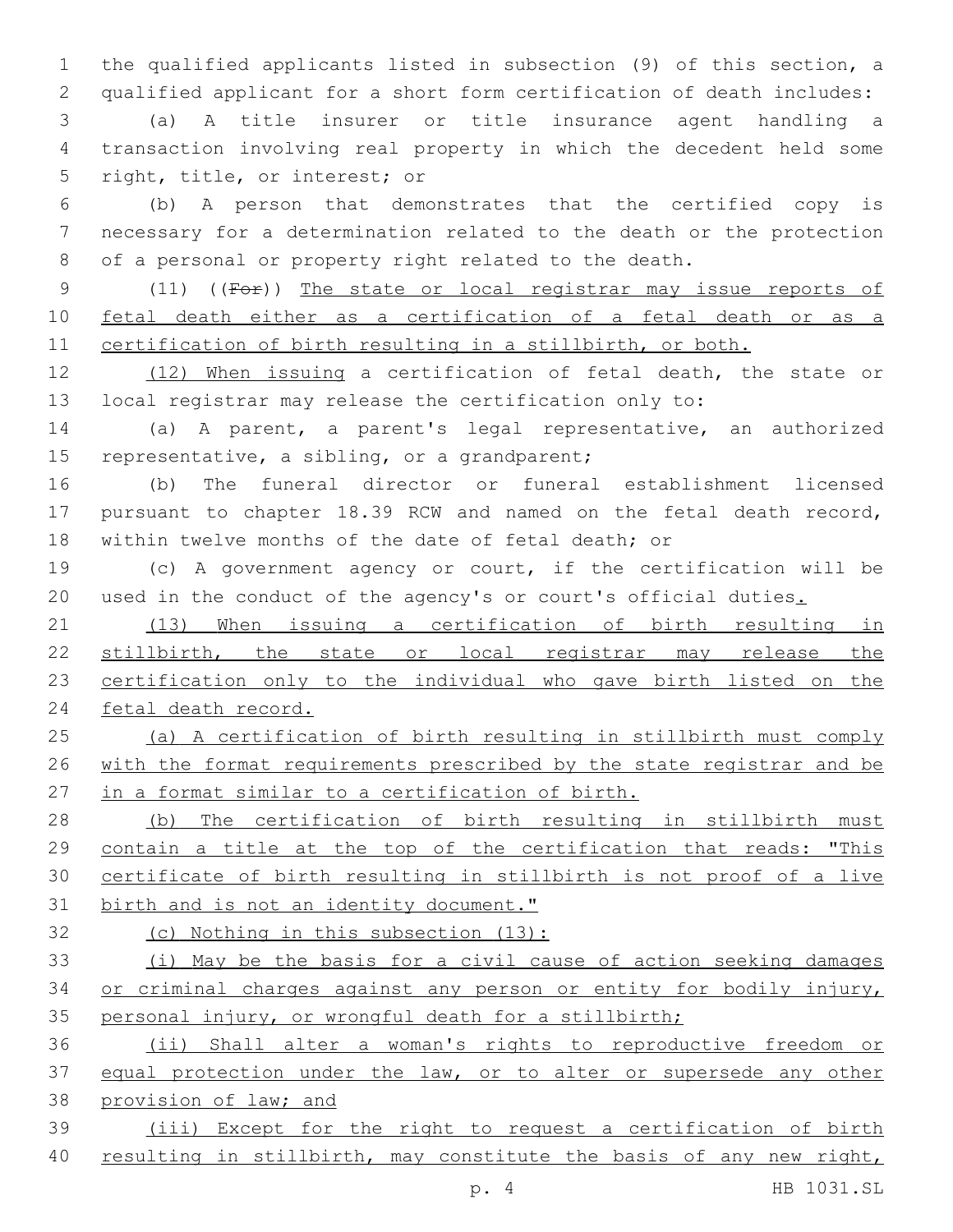1 privilege, or entitlement, or abrogate any existing right, privilege,

2 or entitlement.

3 (( $(12)$ )) (14) The state or local registrar shall review the identity documentation and evidence of eligibility to determine if the person requesting the certification is a qualified applicant under this section. The state or local registrar may verify the identity documents and evidence of eligibility to determine the acceptability and authenticity of identity documentation and evidence 9 of eligibility.

10 (( $(13)$ )) (15) The state or local registrar may not issue a 11 certification of birth or fetal death, including a certification of 12 birth resulting in stillbirth, that includes information from the 13 confidential section of ((the birth or fetal death)) record, except 14 as provided in subsection  $((+14))$   $(16)$  of this section.

15 (( $(14)$ )) (16) The state registrar may release information 16 contained in the confidential section of the birth record only to the 17 following persons:

 (a) The individual who is the subject of the birth record, upon confirmation of documentation and evidence of identity of the requestor in a manner approved by the state board of health and the department. The state registrar must limit the confidential information provided to the individual who is the subject of the birth record's information, and may not include the parent's 24 confidential information; or

25 (b) A member of the public, upon order of a court of competent 26 jurisdiction.

 $(115)$  (( $(15)$ )) (17) A person requesting a certification of marriage, dissolution of marriage, or dissolution of domestic partnership currently held by the department must submit an application and the applicable fee established in RCW 70.58A.560 to the state registrar.

 $(16)$  ( $(16)$ ))  $(18)$  The state registrar may mark deceased on a birth 32 certification when that birth record is matched to a death record 33 under RCW 70.58A.060.

 ( $(\overline{+17})$ )  $(19)$  The state or local registrar must issue an informational copy from the central vital records system to anyone. Informational copies must contain only the information allowed by rule. Informational copies of death records must not display 38 information related to cause and manner of death.